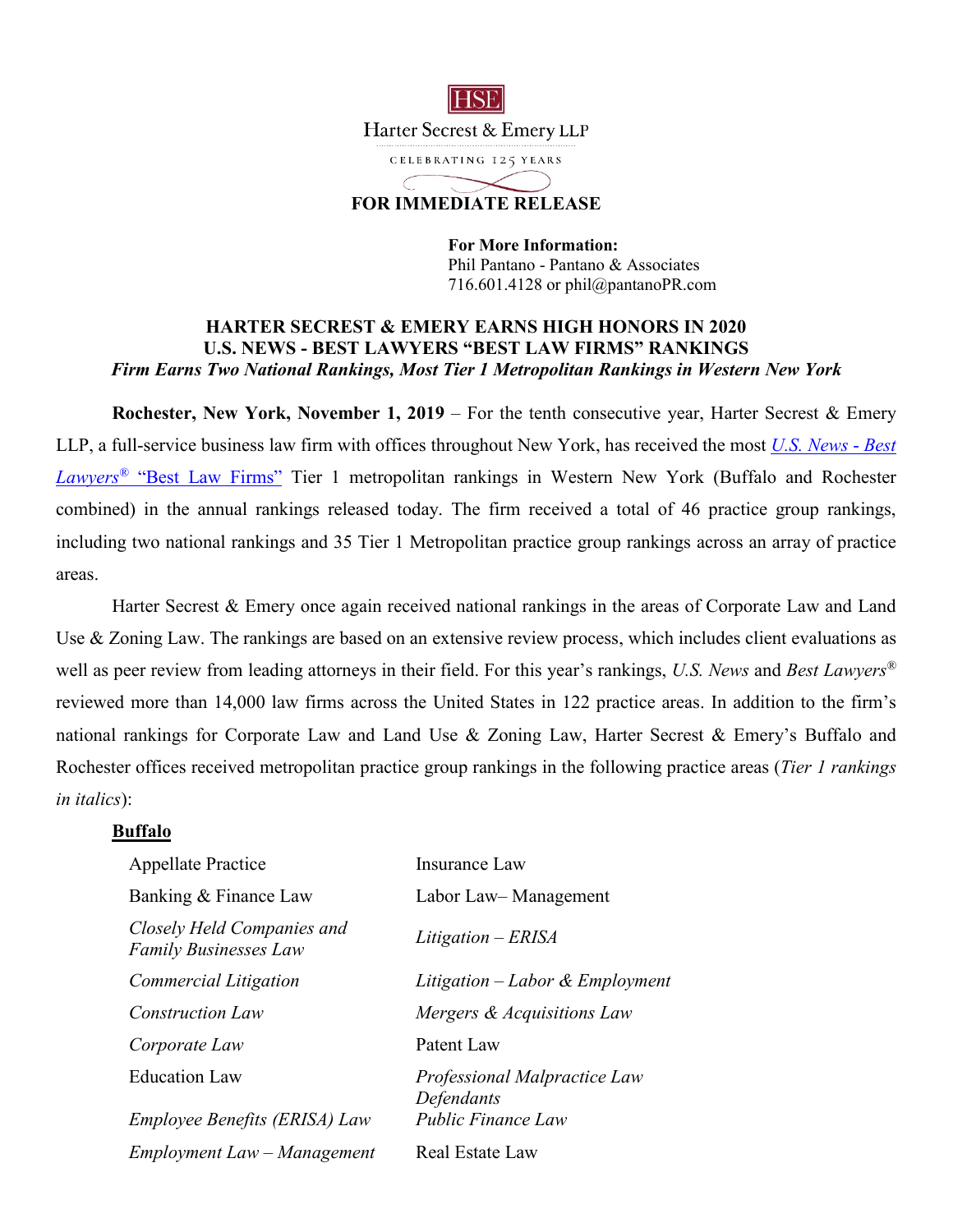#### **Rochester**

| Closely Held Companies and<br>Family Businesses Law | Litigation – Environmental                       |
|-----------------------------------------------------|--------------------------------------------------|
| Commercial Litigation                               | Litigation – Intellectual Property               |
| <b>Construction Law</b>                             | Litigation – Labor & Employment                  |
| Copyright Law                                       | Litigation – Land Use $\&$ Zoning                |
| Corporate Governance Law                            | Litigation – Patent                              |
| Corporate Law                                       | Litigation – Securities                          |
| Employee Benefits (ERISA) Law                       | Mergers & Acquisitions Law                       |
| Environmental Law                                   | Patent Law                                       |
| Health Care Law                                     | <b>Product Liability Litigation - Defendants</b> |
| <i>Immigration Law</i>                              | Real Estate Law                                  |
| Labor Law - Management                              | Securities/Capital Markets Law                   |
| Land Use & Zoning Law                               | Tax Law                                          |
| Litigation – Construction                           | Trusts & Estates Law                             |

### **U.S. News and Best Lawyers®**

The *U.S. News and Best Lawyers® "*Best Law Firms" rankings are based on a rigorous evaluation process that includes the collection of client and lawyer evaluations, peer review from leading attorneys in their field, and review of additional information provided by law firms as part of the formal submission process. To be eligible for a ranking, a law firm must have at least one lawyer listed in the current edition of *The Best Lawyers in America* list for that particular location and specialty. The rankings are posted online at http://bestlawfirms.usnews.com/

## **About Harter Secrest & Emery**

Harter Secrest & Emery LLP is a full-service business law firm providing legal services to clients ranging from individuals and family-owned businesses to Fortune 100 companies and major regional institutions. With offices in Buffalo, Rochester, Albany, Corning, and New York City, New York, the firm is a recognized leader in litigation, corporate, employee benefits, environmental and land use, health care, higher education, immigration, intellectual property, labor and employment, real estate, and trusts and estates law. Harter Secrest & Emery has 35 *U.S. News - Best Lawyers* 2020 "Best Law Firms" top tier metropolitan practice group rankings—more Western New York rankings than any other law firm. The firm has been honored by *Chambers USA* for Corporate/M&A, Healthcare,